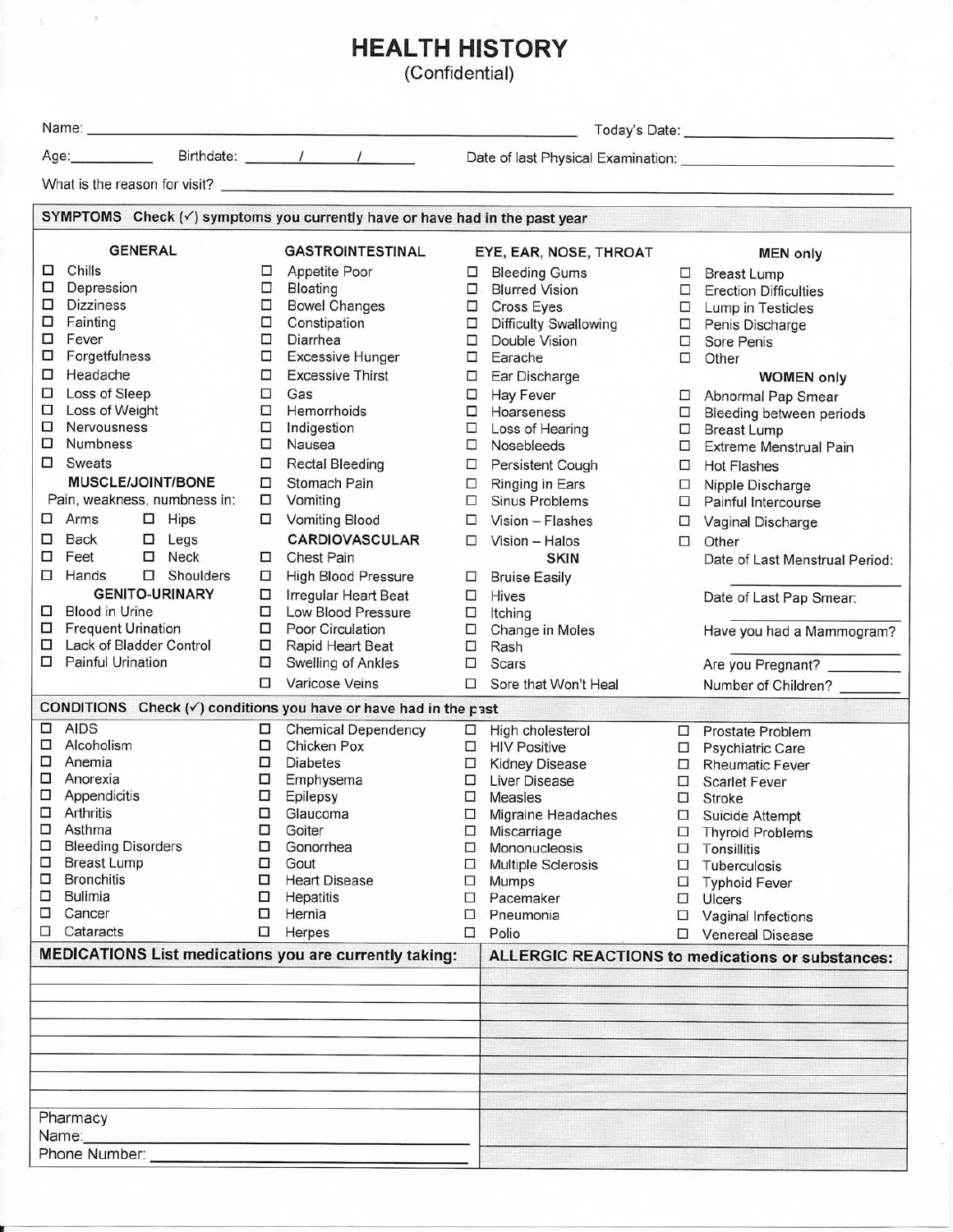| <b>Relation</b>                                            | Age                                                  | State of<br>Health | Age at<br>Death | <b>Cause of Death</b>  |                                                                                                      | Check $(\checkmark)$ all that apply if blood relatives have had: |                          |                              |                                                                 |  |  |
|------------------------------------------------------------|------------------------------------------------------|--------------------|-----------------|------------------------|------------------------------------------------------------------------------------------------------|------------------------------------------------------------------|--------------------------|------------------------------|-----------------------------------------------------------------|--|--|
|                                                            |                                                      |                    |                 |                        |                                                                                                      |                                                                  | <b>Disease</b>           |                              | <b>Relationship to You</b>                                      |  |  |
| <b>Father</b>                                              |                                                      |                    |                 |                        | Arthritis, Gout                                                                                      |                                                                  |                          |                              |                                                                 |  |  |
| <b>Mother</b>                                              |                                                      |                    |                 |                        |                                                                                                      |                                                                  |                          | Asthma, Hay Fever            |                                                                 |  |  |
| <b>Brothers</b>                                            |                                                      |                    |                 |                        | Cancer                                                                                               |                                                                  |                          |                              |                                                                 |  |  |
|                                                            |                                                      |                    |                 |                        | <b>Chemical Dependency</b><br><b>Diabetes</b>                                                        |                                                                  |                          |                              |                                                                 |  |  |
|                                                            |                                                      |                    |                 |                        |                                                                                                      |                                                                  |                          |                              |                                                                 |  |  |
|                                                            |                                                      |                    |                 |                        |                                                                                                      | Heart Disease, Strokes                                           |                          |                              |                                                                 |  |  |
| <b>Sisters</b>                                             |                                                      |                    |                 |                        | <b>High Blood Pressure</b>                                                                           |                                                                  |                          |                              |                                                                 |  |  |
|                                                            |                                                      |                    |                 |                        | Kidney Disease                                                                                       |                                                                  |                          |                              |                                                                 |  |  |
|                                                            |                                                      |                    |                 |                        |                                                                                                      | Tuberculosis                                                     |                          |                              |                                                                 |  |  |
|                                                            |                                                      |                    |                 |                        |                                                                                                      | Other                                                            |                          |                              |                                                                 |  |  |
|                                                            | <b>HOSPITALIZATIONS</b>                              |                    |                 |                        |                                                                                                      |                                                                  | <b>PREGNANCY HISTORY</b> |                              |                                                                 |  |  |
| Year<br>Hospital<br>Reason for Hospitalization and Outcome |                                                      |                    |                 |                        |                                                                                                      |                                                                  | Sex of<br><b>Birth</b>   |                              | Complications, if any                                           |  |  |
|                                                            |                                                      |                    |                 |                        |                                                                                                      |                                                                  |                          |                              |                                                                 |  |  |
|                                                            |                                                      |                    |                 |                        |                                                                                                      |                                                                  |                          |                              |                                                                 |  |  |
|                                                            |                                                      |                    |                 |                        |                                                                                                      |                                                                  |                          |                              |                                                                 |  |  |
|                                                            |                                                      |                    |                 |                        |                                                                                                      |                                                                  |                          |                              |                                                                 |  |  |
|                                                            |                                                      |                    |                 |                        |                                                                                                      |                                                                  |                          |                              |                                                                 |  |  |
|                                                            |                                                      |                    |                 |                        |                                                                                                      |                                                                  |                          |                              |                                                                 |  |  |
|                                                            |                                                      |                    |                 |                        |                                                                                                      |                                                                  |                          |                              |                                                                 |  |  |
|                                                            |                                                      |                    |                 |                        |                                                                                                      |                                                                  |                          |                              |                                                                 |  |  |
|                                                            |                                                      |                    |                 |                        | HEALTH HABITS Check $(\checkmark)$ for the substances<br>you use and describe how much you use them. |                                                                  |                          |                              |                                                                 |  |  |
|                                                            |                                                      |                    |                 |                        | Caffeine                                                                                             |                                                                  |                          |                              |                                                                 |  |  |
|                                                            | Have you ever had a blood transfusion? $\square$ Yes |                    |                 |                        |                                                                                                      |                                                                  |                          |                              |                                                                 |  |  |
|                                                            |                                                      |                    |                 | $\square$ No           |                                                                                                      |                                                                  | Tobacco                  |                              |                                                                 |  |  |
| If yes, please give approximate dates:                     |                                                      |                    |                 |                        |                                                                                                      |                                                                  | Drugs                    |                              |                                                                 |  |  |
|                                                            | <b>SERIOUS ILLNESS/INJURY</b>                        |                    |                 | DATE<br><b>OUTCOME</b> |                                                                                                      |                                                                  | Other                    |                              |                                                                 |  |  |
|                                                            |                                                      |                    |                 |                        |                                                                                                      |                                                                  |                          |                              |                                                                 |  |  |
|                                                            |                                                      |                    |                 |                        |                                                                                                      |                                                                  |                          |                              |                                                                 |  |  |
|                                                            |                                                      |                    |                 |                        |                                                                                                      |                                                                  |                          |                              |                                                                 |  |  |
|                                                            |                                                      |                    |                 |                        |                                                                                                      |                                                                  |                          | <b>OCCUPATIONAL CONCERNS</b> |                                                                 |  |  |
|                                                            |                                                      |                    |                 |                        |                                                                                                      | <b>Stress</b>                                                    |                          |                              |                                                                 |  |  |
|                                                            |                                                      |                    |                 |                        |                                                                                                      |                                                                  |                          | <b>Hazardous Substances</b>  |                                                                 |  |  |
|                                                            |                                                      |                    |                 |                        |                                                                                                      |                                                                  | <b>Heavy Lifting</b>     |                              | Check $(\checkmark)$ if your work exposes you to the following: |  |  |
|                                                            |                                                      |                    |                 |                        |                                                                                                      | Other                                                            |                          |                              |                                                                 |  |  |

## (All information is strictly confidential) u.

I certify that the above information is true and correct to the best of my knowledge. I will not hold my doctor or any members of his/her staff responsible for any errors or omissions that I may have made in the completion

Signature

Date

Reviewed By

Date